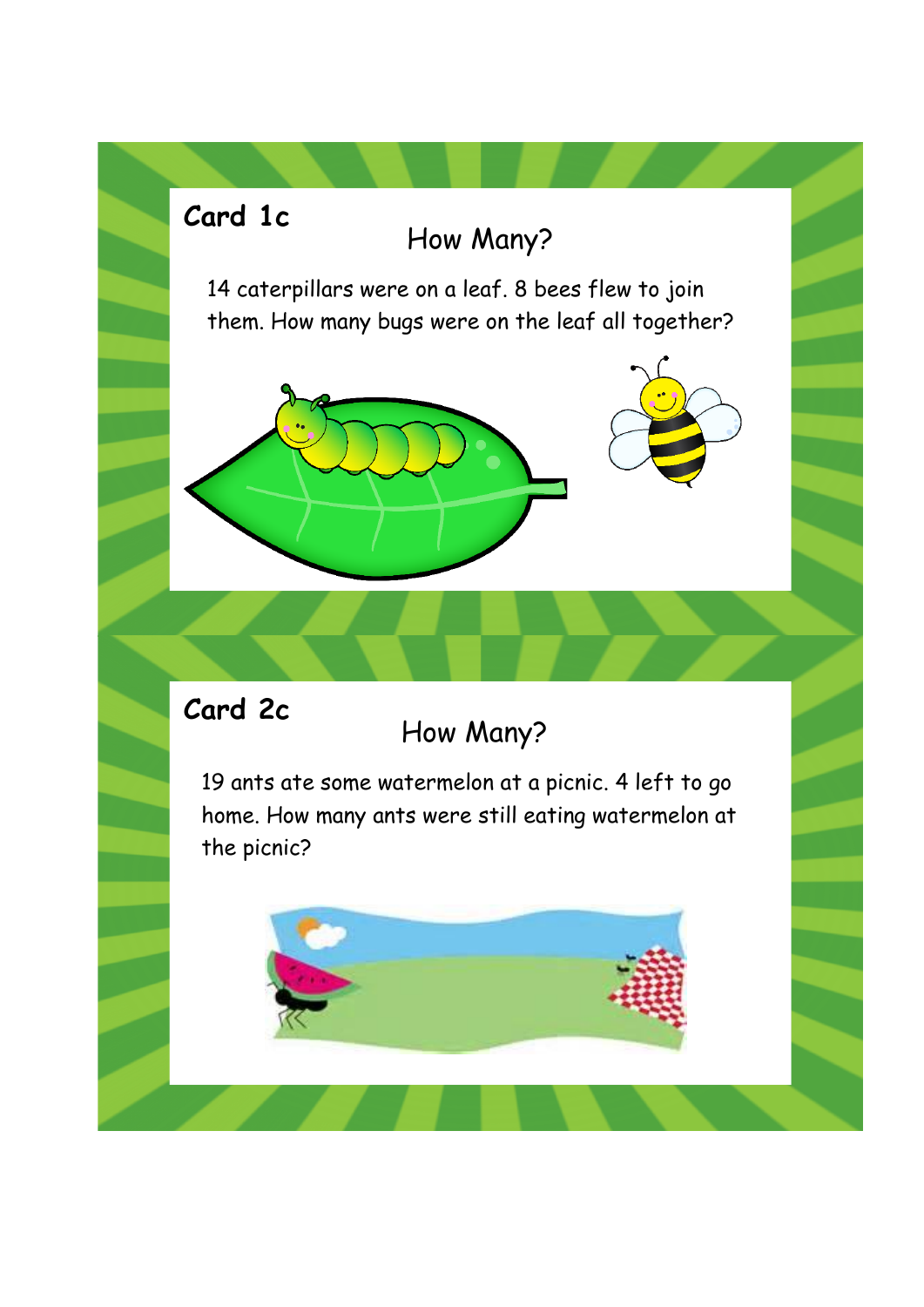# **Card 3c**

## How Many?

17 children were looking for bugs. 5 went home. How many children were still looking for bugs?



#### **Card 4c**

#### How Many?

15 ladybirds were at home. 7 more ladybirds went home. How many ladybirds were at home all together?

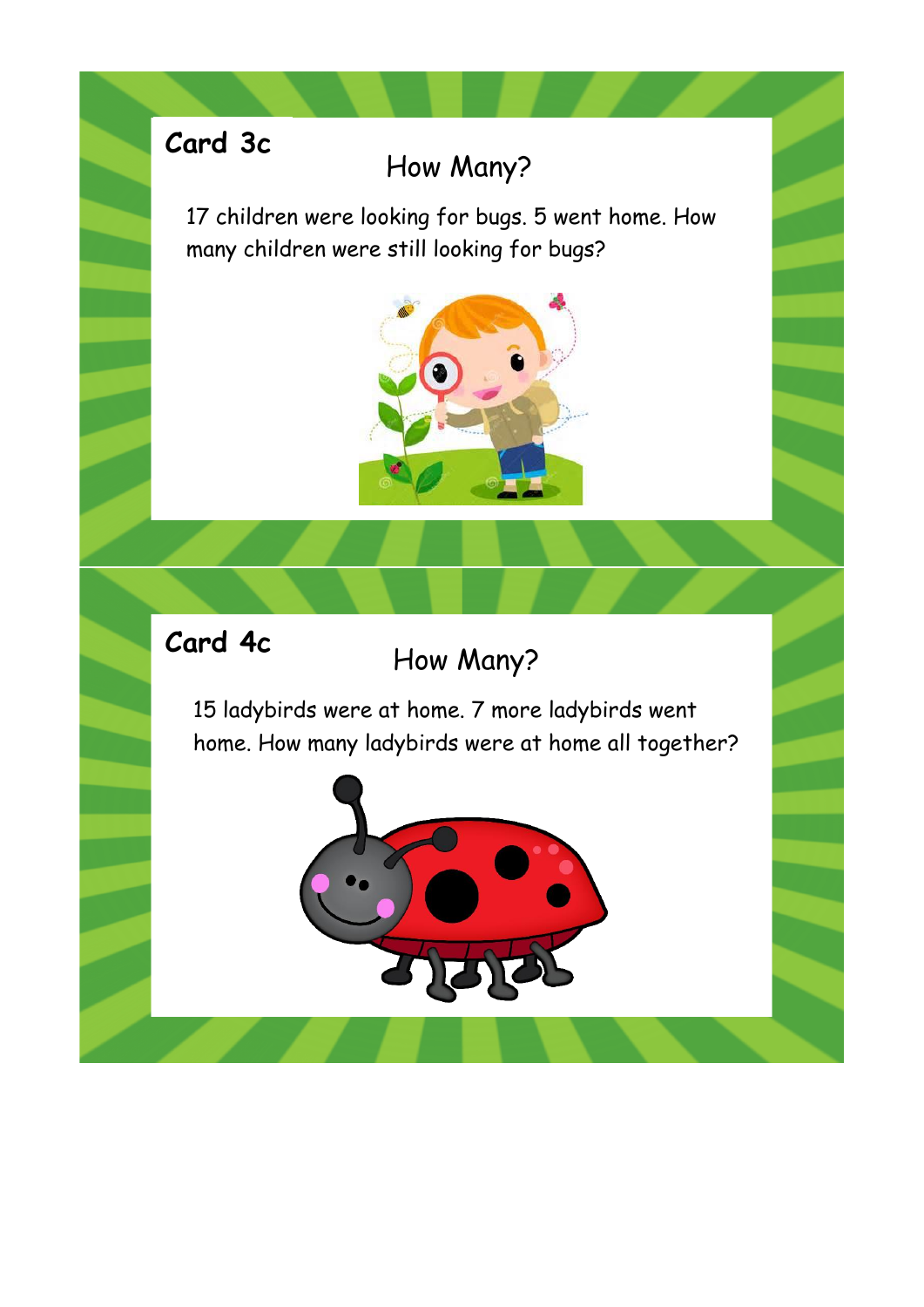# **Card 5c**

#### How Many?

18 grasshoppers chirped in the grass. 5 grasshoppers hopped away. How many grasshoppers were left?



### **Card 6c**

### How Many?

11 snails crossed the road to get lunch. 10 more snails crossed the road after lunch. How many snails crossed the road all together?

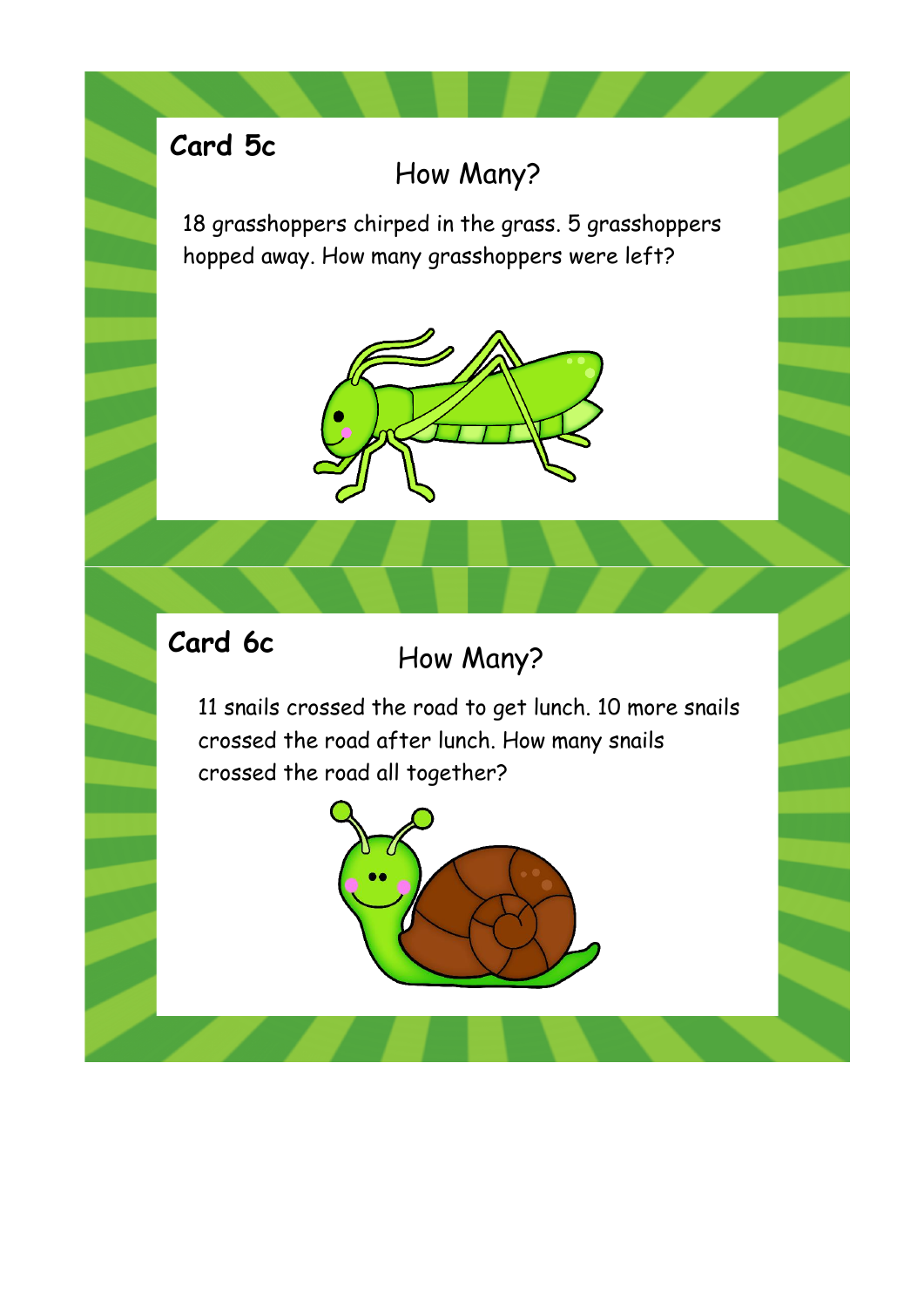# **Card 7c**

#### How Many?

A spider got 6 flies in its web on Monday. It got 6 flies on Tuesday. It got 8 flies on Wednesday. How many flies did the spider get all together?





15 slaters hid under a rock. 7 more slater got under the rock. How many slaters are under the rock now?